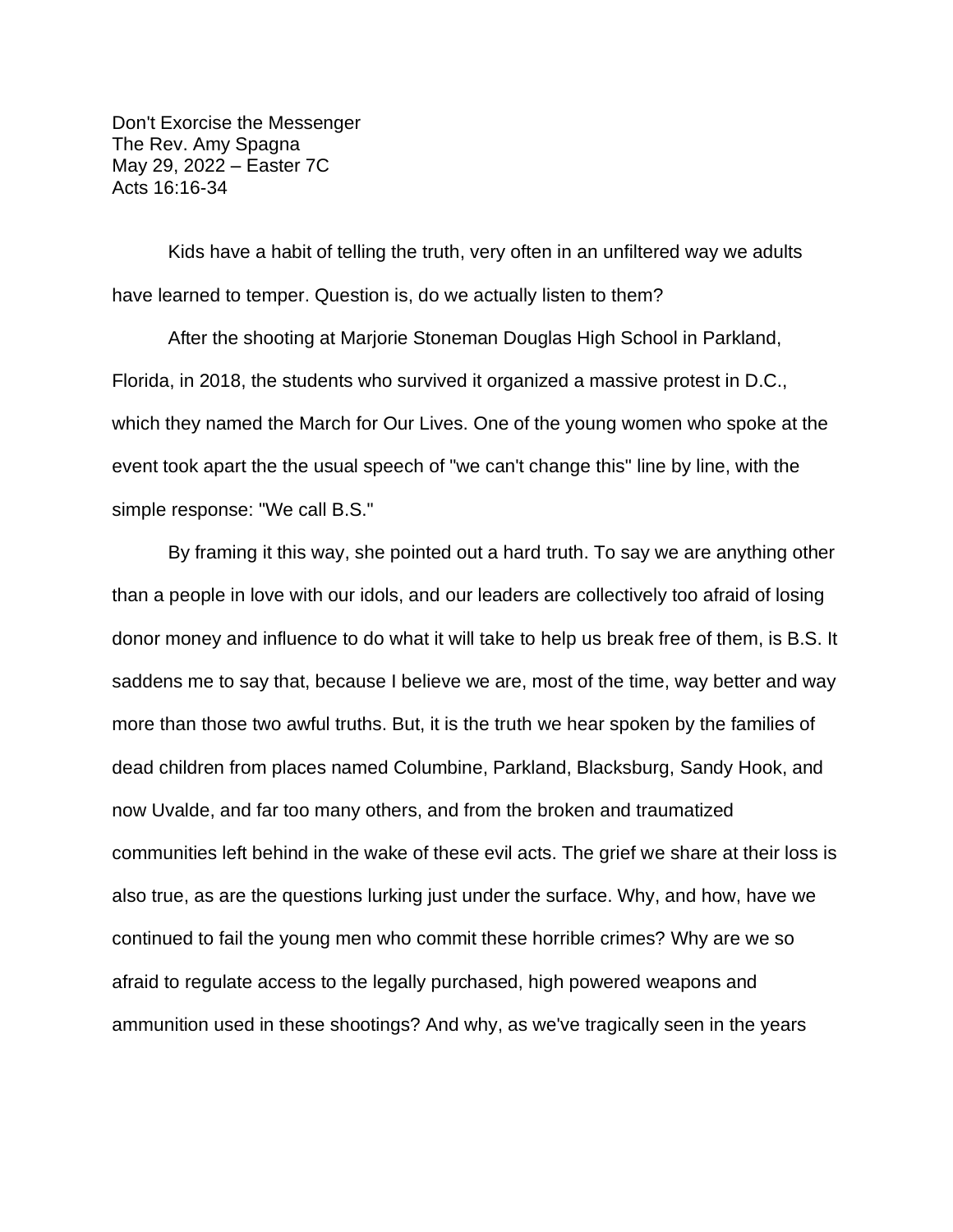since Sandy Hook, do the people who tell the truth about what happened find themselves on the receiving end of vile disinformation campaigns, ridicule, or worse?

A similar fate when it comes to truth-telling and unintended consequences befalls a child in this morning's reading from Acts. Paul and Silas, and their unnamed companion who's telling the story, are going to one of their gathering spots when they meet a girl, a slave, who "had a spirit of divination and brought her owners a great deal of money by fortune telling" (Acts 16:16, NRSV). This "spirit of divination" is very similar to the one which powered the famous oracle at Delphi, where fortunes were discerned from priestesses inhaling volcanic fumes and babbling. Even in antiquity, those who sought out the oracle took it with a grain of salt, so it's little wonder that the narrator doesn't seem to think the presence of such a spirit, especially at a place that's nowhere near Delphi and its toxic fumes, is a good thing.

The fortune this gifted slave girl tells is the truth about who Paul and Silas are and what they are doing. She follows them around town for several days, proclaiming them as "slaves of the Most High God" who are in town to do some preaching and teaching about the way of salvation. Paul finally gets annoyed at her constant presence and babbling, and performs an exorcism just to shut her up. While he succeeds, it's not the "win" it appears to be. This slave girl is doubly owned, by other human beings who actively exploit her gift, and by this so-called spirit of divination which enables her fortune telling. While Paul orders it t leave her alone, it doesn't have the same effect on her, or on Paul, or anyone else who happened to see it, as do the other miracles in the Book of Acts. The end result of most of them is that the witnesses come to believe in the divine power behind them. That's not the case here. Paul does manage to free her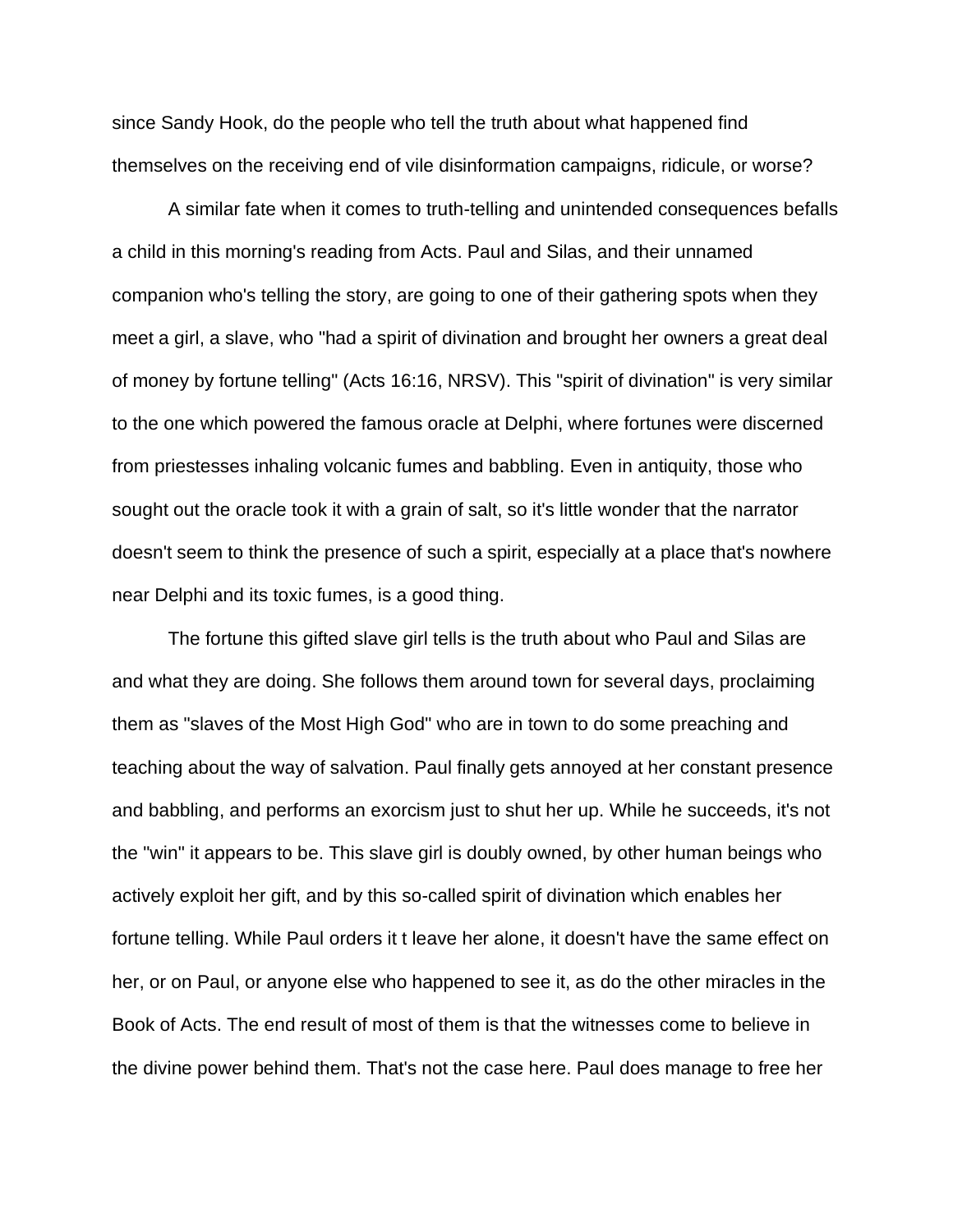from her bondage to that spirit of divination. While the immediate results are decidedly not a positive reception of the gospel, the truth of this girl's statements about who Paul and Silas are remains.<sup>1</sup>

The narrator doesn't say anything about the consequences she may have suffered personally when her owners saw that their hope of making money off of her was gone. What we DO hear about is how they punished Paul and Silas for putting them out of business. The nuggets of truth in their reaction are that A) slavery and violence are tied directly to economics; and B) that it is all too easy to use religious language to prop them up. Think about it: The unnamed slave-girl makes a great deal of money for her owners by telling fortunes, which only ends when she speaks the truth about Paul and Silas. Her praise of them is couched in explicitly religious terms, which only serves to mask the demon prompting it. Paul's exorcism not only rids this young girl of the spirit possessing her, but it also takes that same religious language and uses it to, "... actively [reject] the benefits that may have accrued from [her] bondage."<sup>2</sup>

Because they are active promoters of an economic system rooted in slavery and violence, the actions of the slave-girl's owners are entirely predictable. They do whatever they can to protect their revenue stream, while at the same time ignoring the truths about where it comes from – including their own role in using another human being for profit. We might call their attempt to assign the blame to Paul and Silas a false flag. It actively distracts everyone from the real issues of exploitation and imprisonment,

<sup>1</sup> Jennifer T. Kaalund, "Commentary on Acts 16:16-34."

https://www.workingpreacher.org/commentaries/revised-common-lectionary/seventh-Sunday-of-easter-3/commentary-on-acts-1616-34-6 [accessed May 23, 2022].

<sup>2</sup> Jerusha Neal, "Commentary on Acts 16:16-34."

https://www.workingpreacher.org/commentaries/revised-common-lectionary/seventh-sunday-of-easter-3/commentary-on-acts-1616-34-8 [accessed May 23, 2022].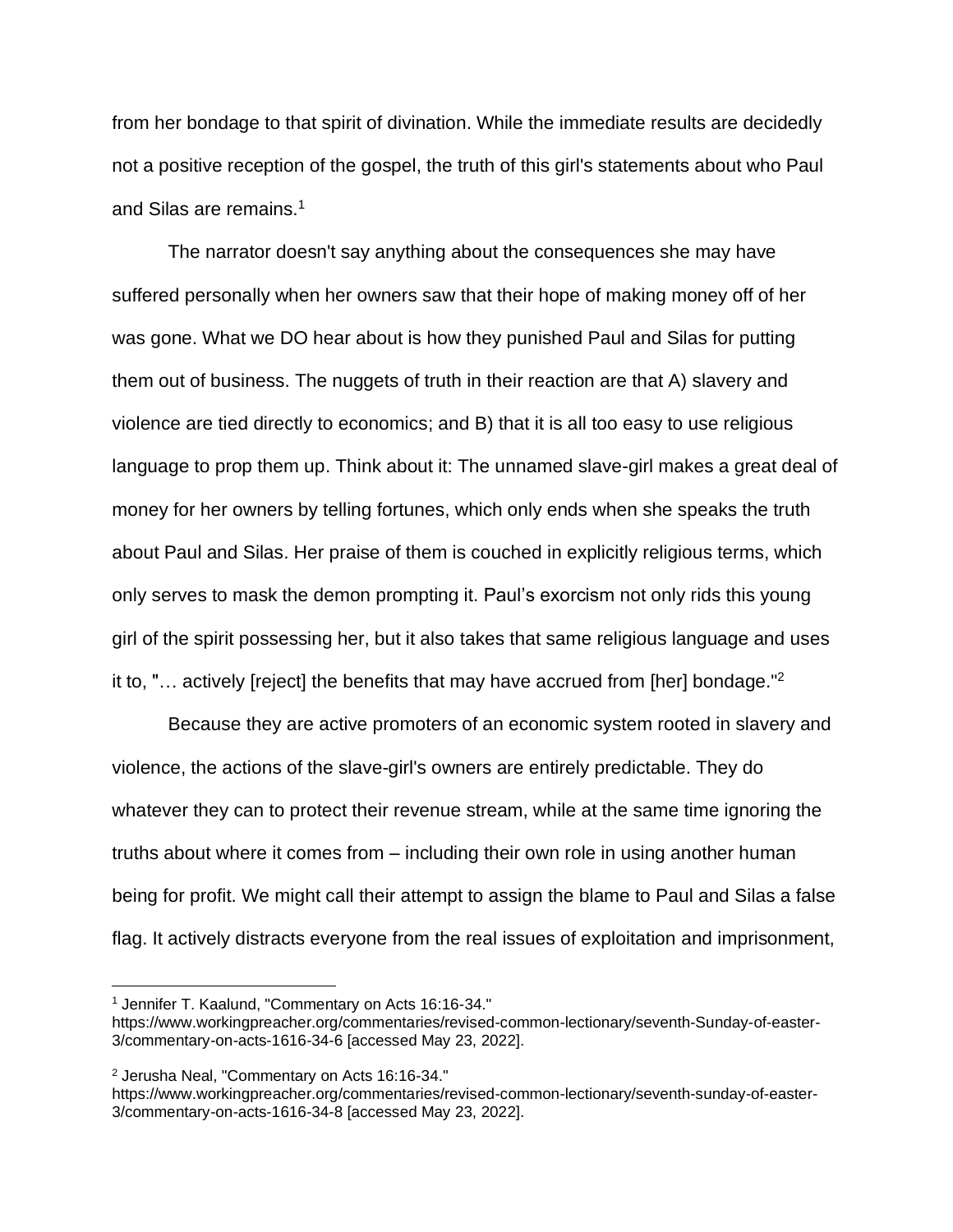and how the gospel disrupts them. As one scholar points out, "Acts 16 narrates a leveraging of cultural superiority and social fear for the preservation of an economic system that grounds the status quo. The torture, beatings, and social isolation of prison are powerful technologies in that mechanism. Paul and Silas are not imprisoned because they break a law. They are imprisoned because they are imprisonable people—vulnerable people—who threaten the bottom line of the powerful."<sup>3</sup>

And yet, Paul and Silas' imprisonment is not where this story ends. God intervenes with an earthquake to break the chains holding them down. They baptize their jailer and his entire family when he comes to ask them what is going on. And, the next morning, they even get an apology from the magistrate which reads like, "Oops, we didn't know you were Roman citizens, and we weren't supposed to do that to you. Our bad." This outcome shows, in no small part, that God sides with the vulnerable, and will enable them to do extraordinary things as a result of their faith.

That is hard to see in the face of another instance of domestic terrorism, one which definitely gives people of faith cause to wonder where God is and why so many cries for justice have gone unheard. To anyone who says God is not there, I call B.S. – because God is there, in the faces of people like the Starbucks barista who drove to Uvalde from San Antonio to work so her colleagues could take time off to grieve; like the team from World Central Kitchen that showed up the very next day so no one connected to the school has to think very hard about how to get a hot meal; like the teams from all over the country which are bringing in therapy dogs for kids to hug; and